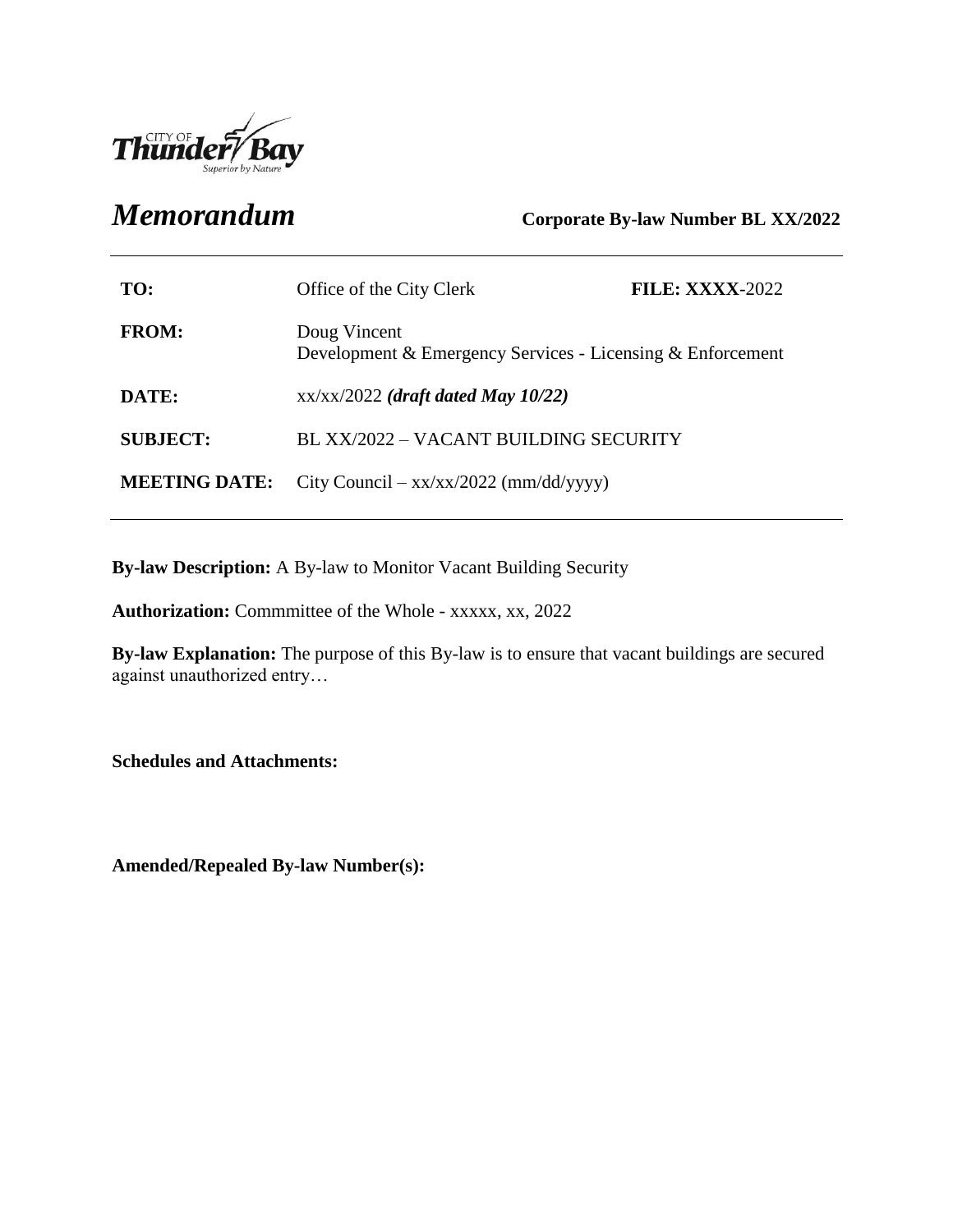

# THE CORPORATION OF THE CITY OF THUNDER BAY BY-LAW NUMBER BL XXX/2022

A By-law to authorize the City of Thunder Bay to require Owners of Vacant Buildings to register such buildings and to ensure they are secured against unauthorized entry and to provide authority to enter and authorize work to be undertaken in certain circumstances.

**WHEREAS** the *Municipal Act*, 2001, S O. 2001, c. 25, s. 8,provides that the powers of a municipality shall be interpreted broadly so as to confer broad authority on the municipality to enable the municipality to govern its affairs as it considers appropriate and to enhance the municipality 's ability to respond to municipal issues;

**AND WHEREAS** the *Municipal Act*, 2001, S. 0. 2001, c. 25, s. 9, provides that a municipality has the capacity, rights, powers and privileges of a natural person for the purpose of exercising its authority;

**AND WHEREAS** the *Municipal Act, 2001*, S. 0. 2001 c. 25, s. 10, gives the municipality broad authority to pass by-laws respecting the health, safety, and well-being of persons;

**AND WHEREAS**, the *Municipal Act*, 2001, S. 0. c. 25, s. 128, provides that a local municipality may prohibit and regulate with respect to public nuisances, including matters that, in the opinion of Council, are or could become or cause public nuisances;

**AND WHEREAS**, Council of The Corporation of the City of Thunder Bay is of the opinion that vacant buildings that are not secured against unauthorized entry constitute public nuisances by attracting vandals and creating various safety hazards.

# **THEREFORE THE MUNICIPAL COUNCIL OF THE CORPORATION OF THE CITY OF THUNDER BAY ENACTS AS FOLLOWS:**

# **1. SHORT TITLE**

That this By-law may be cited as the "Vacant Building Security By-law".

# **2. DEFINITIONS**

"Building Damaged by Fire" shall include a building partially or completely damaged by fire to the extent that it will not be inhabited until it has undergone repairs;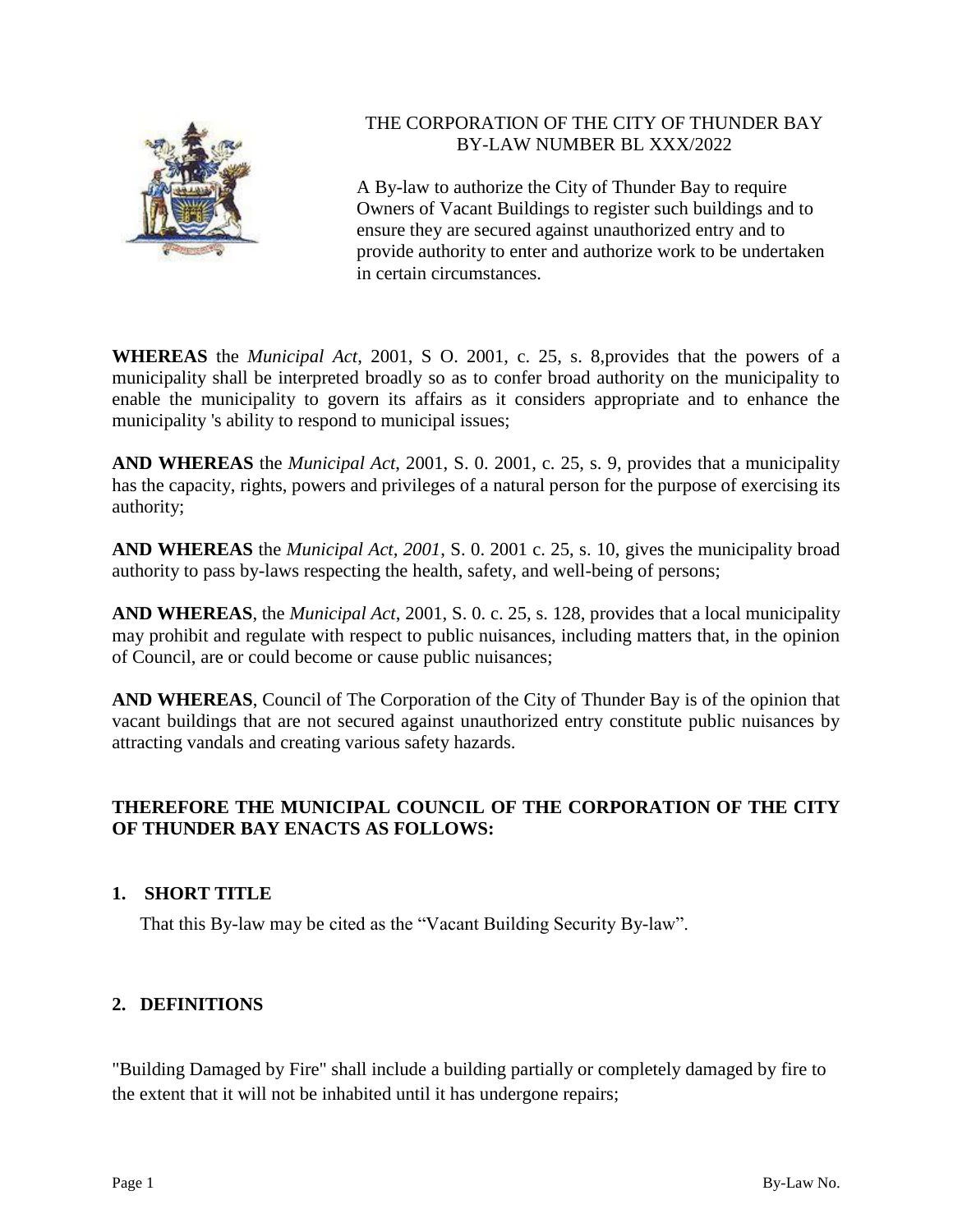"City" shall mean The Corporation of the City of Thunder Bay and, where the context allows, shall include its agents and employees;

"Fire Chief ' shall mean the Chief of the Thunder Bay Fire Department and shall include a delegate or delegates thereof;

"Fire Department" shall mean the City of Thunder Bay Fire Department; "Manager" means the Manager of Licensing & Enforcement, or their designate.

"**Hazard"-** means Lands, Buildings, Structures, or materials that are in an Unsafe Condition, or is a source or a situation, with the potential for harm in terms of human injury or ill-health, damage to property, damage to the environment, risk of fire, or a combination of these and includes unsafe containers which have a closing or locking mechanism such that something or someone inside could be trapped and unable to be released without external assistance.

**"Land"** - means property, whether or not it contains Buildings or Structures, and whether it is vacant or occupied. Reference to "Land" includes all Buildings and Structures, including fences, on the Land.

"Officer" shall mean the Fire Chief: a fire prevention officer, or a municipal law enforcement officer of the City;

"Order" means a Work Order underthis By-law.

"Owner(s)" shall include the registered property owner or agent thereof: a person having or appearing to have beneficial ownership or care and control of the property, and an owner as defined by the Building Code Act, 1992;

"Property Entry By-law" means City of Thunder Bay By-law No. 075- 2011 and amendments thereto or successor thereof.

"Secure(d) Against Unauthorized Entry" may, at the discretion of the City, include boarding of a building;

"Municipal Standards By-law" means By-law of the City that prescribes the standards for maintenance and occupancy of property and to prohibit occupancy and includes any amendments thereto and any successor by-laws.

# **"Nuisance"** – means any condition or use of Land which unreasonably interferes with the use and enjoyment of another person's Land. Examples include, but are not limited to:

(a) emissions of smoke, gas, fumes, dust, or sawdust;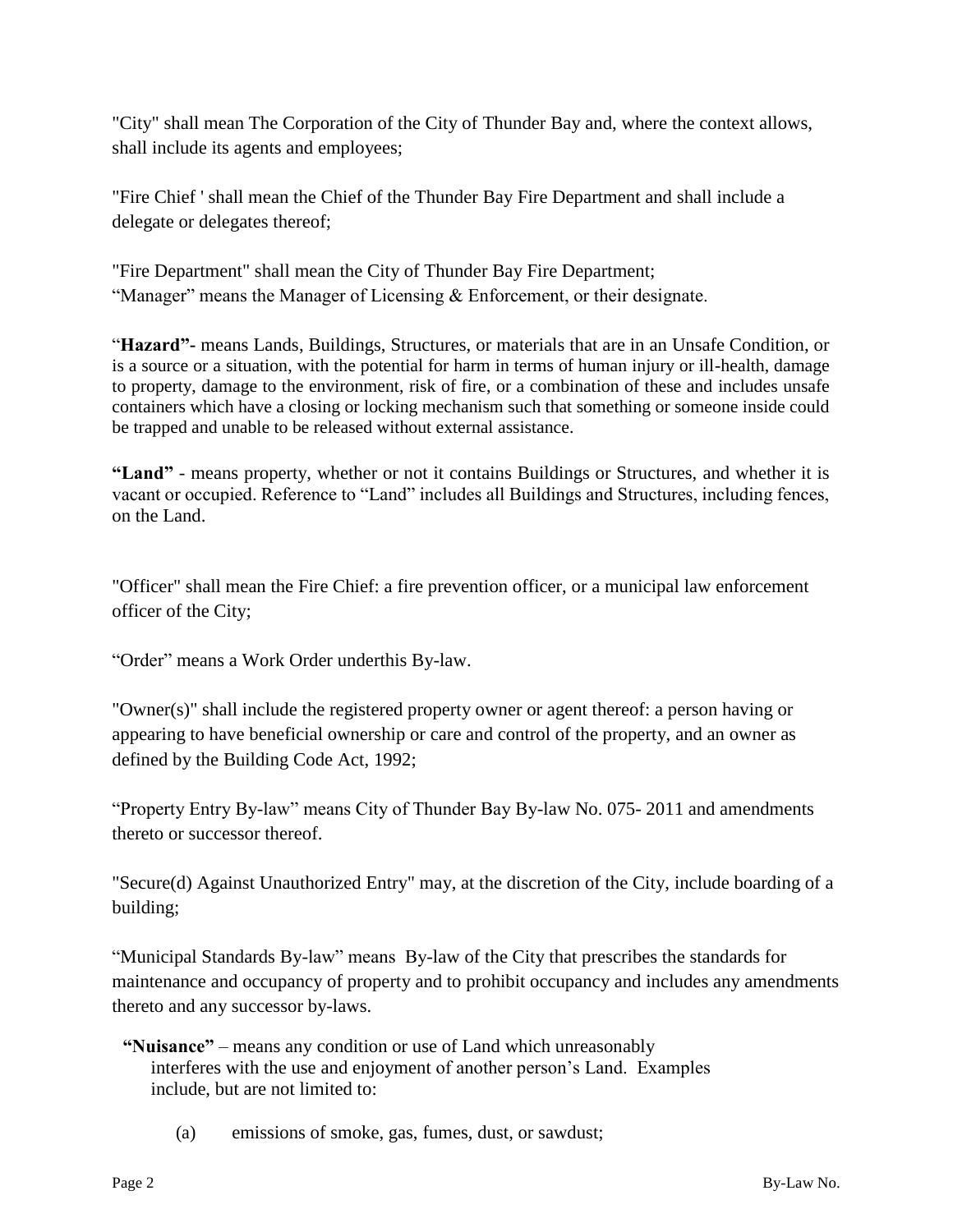- (b) objectionable odours; or
- (c) the unsightly storage of goods, wares, merchandise, debris or other material.

"Registry" means a list of all properties in the City on which a vacant building is situated, together with the following information with respect to those properties:

(a) property address, or legal description if there is no municipal address;

(b) the name of the owner(s);

- (c) current mailing address and telephone number of the owner(s);
- (d) the name of a secondary contact person, should the owner be unreachable;
- (e) current mailing address and telephone number of the secondary contact person;

(f) immediate past use of the property;

(g) any relevant known risks or information for emergency service providers; and

(h) whether or not a fire safety plan exists for the property in accordance with the Fire Protection and Prevention Act, 1997, and the location of that plan if it exists

**"Safe condition"-** means a condition that does not pose or constitute an undue or unreasonable hazard or risk to life, limb, or health of any person on or about the property, and includes a structurally sound condition;

"Unoccupied Building" means, for the purposes of this By-law, any building that is not occupied by the owner or tenant under a tenancy agreement, that has been accessed by unwanted persons. but does not meet the definition of a vacant building and may include a newly or partially constructed building that is or appears to be actively used for a legitimate purpose or appears dormant or abandoned.

"**Unsafe Condition"**- is a descriptive phrase for Land, Buildings, Structures, or material, that are in a condition or state of repair that causes a hazard to life, limb, or health of any person authorized or expected to be on or near the Land in question.

"Vacant Building" means a building that is neither owner-occupied or tenant-occupied through an agreement for a period of ninety (90) days or more and shall include a partially vacant building and a vacant or partially vacant building that is occupied by unauthorized persons but does not include a new building that has not yet obtained an occupancy permit.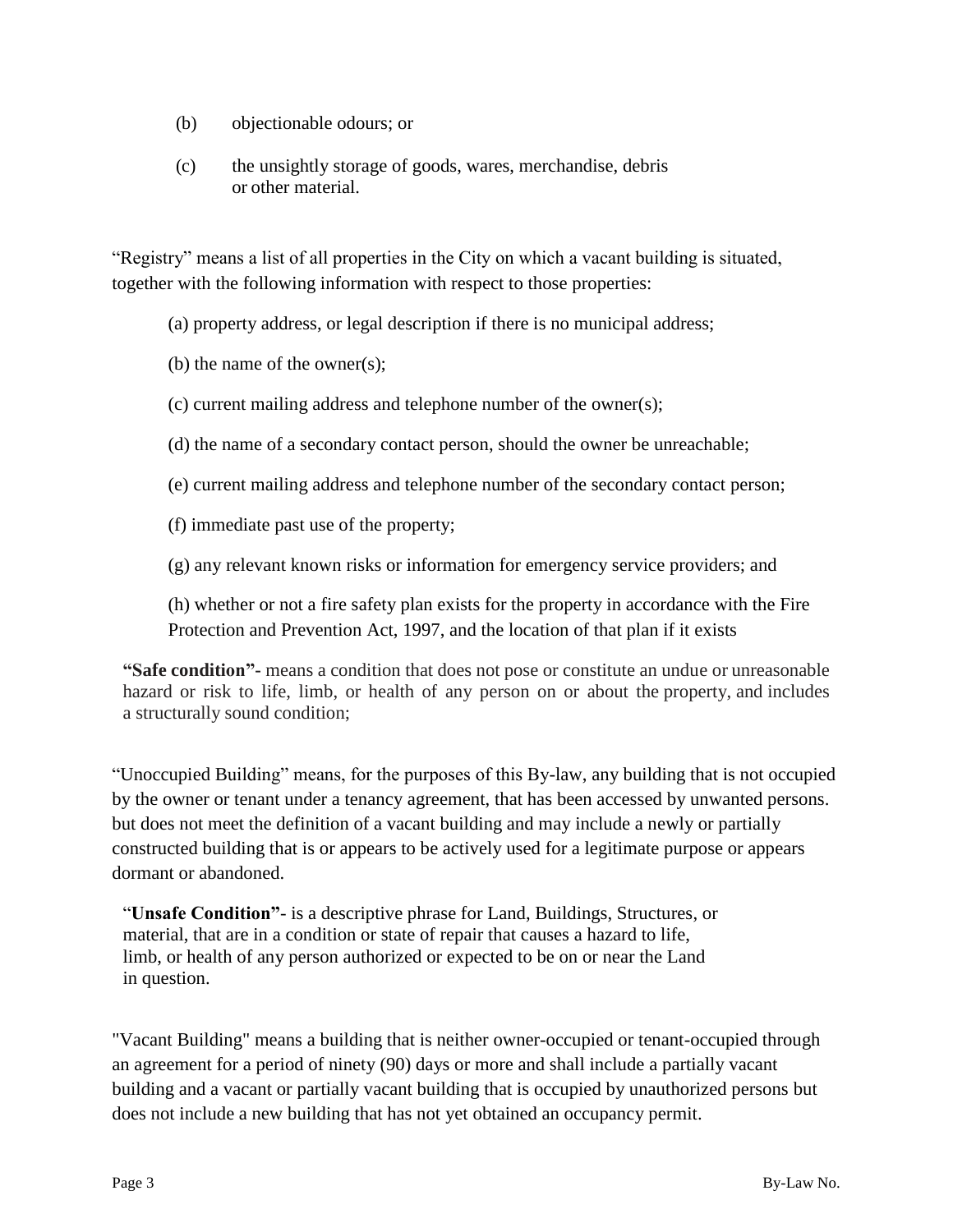"Vermin" means mammals, birds, or insects injurious to humans or physical property. Examples includes but are not limited to: skunks, rats, termites, raccoons, bird infestations, poisonous insects, reptiles, mice, squirrels and other rodents.

# **3 REQIREMENT TO REGISTER**

(1) Every Owner of a Vacant Building shall register the building(s), in writing, on the appropriate form, with the Manager as soon as it becomes vacant; and

(a) Provide access for a registration inspection, as requested, to document existing conditions and ensure any required Fire Department and Property Standards concerns are addressed; and

(b) Ensure any recommendations following the inspections are implemented and maintained thereafter; and

(c) Renew such registration(s) annually and pay annual inspection fee(s); and

(d) Keep the City advised of changes in the current mailing address and phone/e-mail contacts and update alternate contacts, within 30 days of such change, to ensure contact is possible in urgent situations and that the registry is maintained accurately; and.

(e) Notify the Manager, in writing, when the property is sold, by amending the registry to reflect such change; or

(f) Notify the Manager, in writing, when the building is no longer requiring registration because it is either reoccupied for use or demolished.

# **4. OWNER(S) RESPONSIBILITY**

- (1) Every Owner shall ensure that any Vacant Building is secured against unauthorized entry by persons, birds, rodents, and other vermin that may create a nuisance within the building, surrounding lands, or neighborhood where the building is situated.
- (2) Every Owner shall ensure that any Unoccupied Building is secured against unauthorized entry by persons, birds, rodents, and other vermin that may create a nuisance within the building, surrounding lands, or neighborhood where the building is situated.
- (3) Every Owner shall ensure that any Vacant or Unoccupied Building shall be maintained it in a safe condition and not allow an Unsafe Condition or Hazard to develop.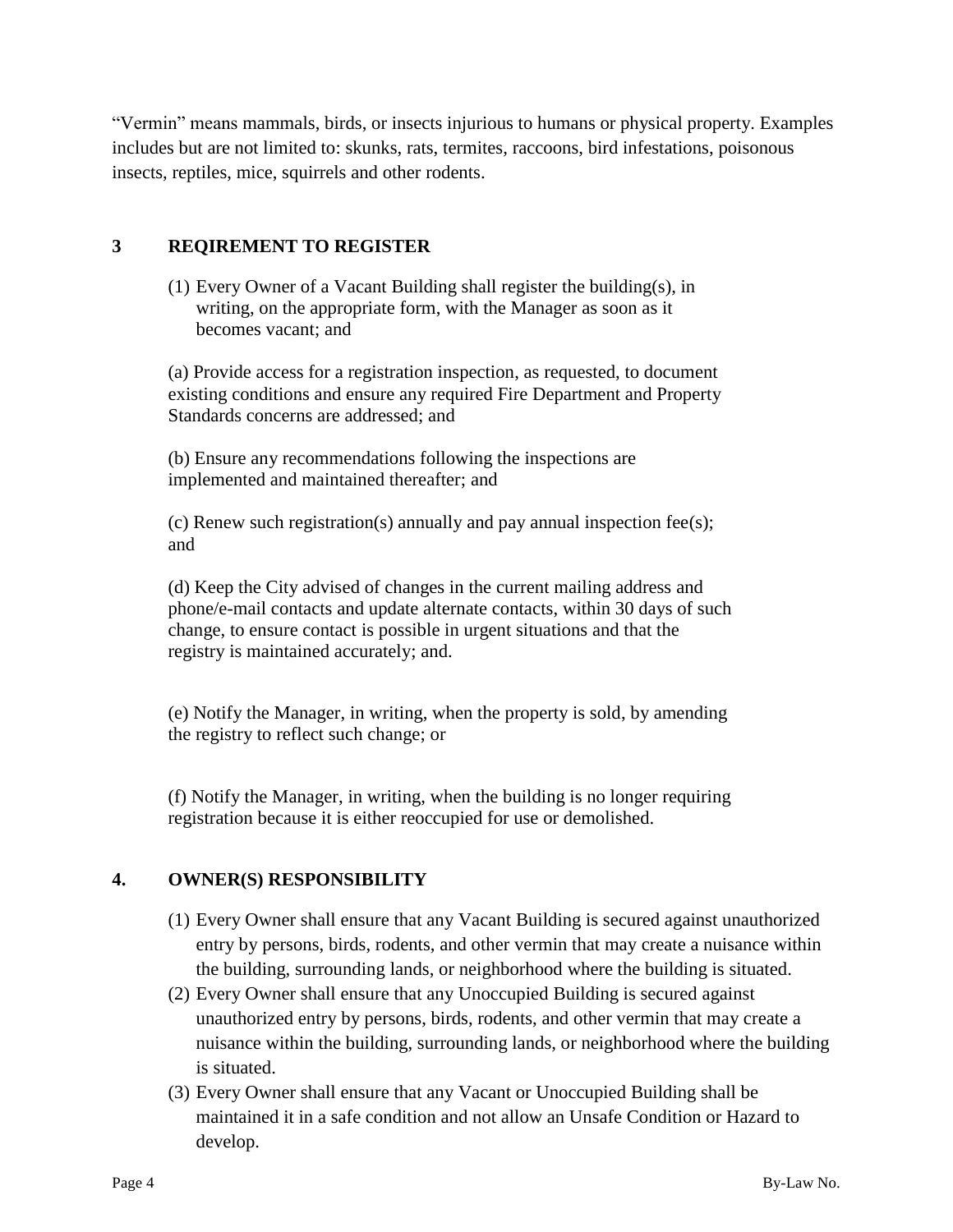- (4) Every Owner of a Vacant or Unoccupied Building, that where Unsafe Condition or a Hazard is detected or reported, shall immediately take all measures required to abate the Unsafe Condition or Hazard with the building and surrounding Land
- (5) Every Owner of any Unoccupied Building or Vacant Building, including vacant property appurtenant thereto, shall protect the building or property against the risk of fire, accident, or other danger including effectively preventing the entrance to it of all unauthorized persons.
- (6) The requirements set out in Section 4, does not apply to a building, or portion thereof, that is under construction within an active development or redevelopment site, and under the authority of a building permit, where on-site work is actively progressing under an approved plan.
- (7) Every Owner shall, when required by the Fire Chief, shall remove and/or relocated all stored materials, as directed.

#### **5 SECURING A VACANT OR UNOCCUPIED BUILDING**

For the purposes of section 4 of this By-law, the Owner of a Vacant Building or Unoccupied Building shall:

- a) keep all exterior doors to the building operational, so as to fit tightly within their frames when closed;
- b) keep all exterior doors to the building locked so as to prevent unauthorized entry;
- c) keep all windows on the building properly glazed and in good repair;
- d) keep all windows on the building either permanently sealed or locked so as to prevent unauthorized entry;
- e) keep all windows, doors, basement and attic hatchways and their frames maintained to completely exclude rain or snow, and to substantially exclude wind, from entering the building;
- f) render all floors above the first floor inaccessible to unauthorized entry by raising fire escapes to a height of at least four (4 m) metres or one hundred fifty-six (156 in) inches, or guarding them in some other manner, that has been submitted in writing and approved by an Officer;
- g) maintain the building in compliance with the City's Municipal Standards By-law, except where the Owner expressly declares in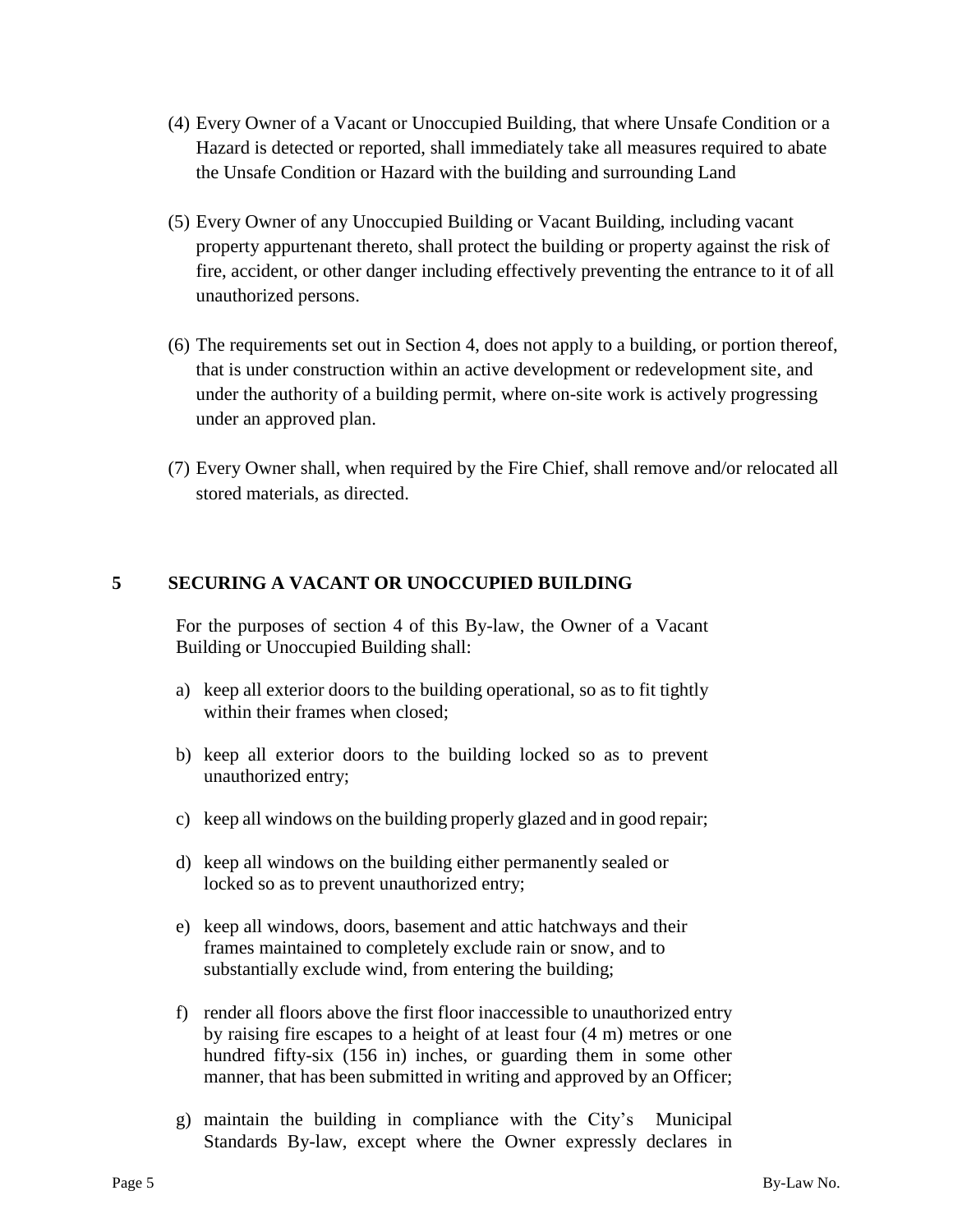writing, that the state of the building is such that it cannot economically be repaired to the required standards and should be demolished,

- h) ensure that all utilities serving the building which are not required for safety or security are properly disconnected or otherwise secured;
- i) ensure that the property is kept free of infestations of rodents, vermin, birds, and other harmful pests and not permit any conditions to arise or continue, that would allow such pests to harbour in or about the building;
- j) Where the circumstances cannot reasonably allow the Owner to immediately secure the building forthwith, and a Hazard or Unsafe Condition exists or likely to develop, the Owner shall ensure that the property is monitored by a responsible person at all times until the building is adequately secured.

# **6 BOARDING/COVERING A VACANT OR UNOCCUPIED BUILDING**

- 1.) If the normal locking of and other security measures for a building do not prevent entry, entry shall be prevented as follows:
- a) ensure all doors, windows, or other openings are covered with a solid piece of plywood, or an equivalent material, that shall be securely fastened and tight fitting, watertight, and shall be of a thickness of not less than 12 millimetres; and
- b) be fixed, if covering a wooden door or window frame, by steel wire nails of not less than 50 millimetres in length and, if covering a metallic door or window frame, by self-tapping screws not less than 38 millimetres in length and the nails or screws shall be spaced at intervals of not more than 150 millimetres over the entire length of each vertical and horizontal portion of each door or window frame; or
- c) By blocking up all window, doors, and other openings in the building that provide a means of entry with bricks or masonry units held in place by mortar.

2.) All materials used for securing unoccupied and vacant buildings shall be covered and maintained with a preservative that is reasonably compatible in colour with the exterior finish of the building in a manner so as to minimize detraction from the value of other properties in the immediate vicinity.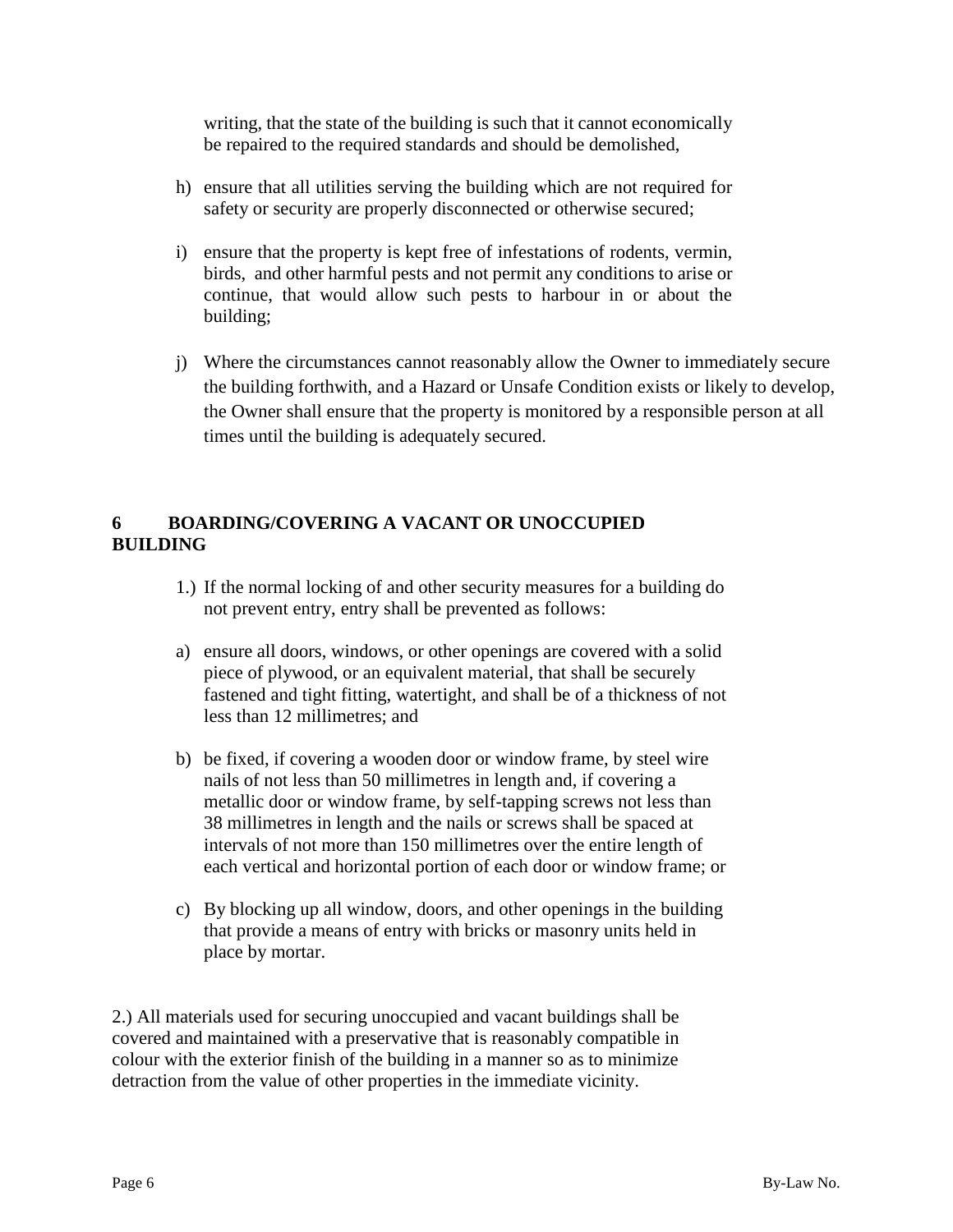# **7 BUILDINGS DAMAGED BY FIRE**

- (1) Every Owner shall ensure that a Building Damaged by Fire, or relevant portion of a building that was damaged by fire, is secured against unauthorized entry forthwith, after the release of the relevant property by the authority having jurisdiction.
- (2) Where an Owner has:
	- (a) expressed an intention not to comply with the requirements of this By-law; or
	- (b) does not comply with the requirements of this By-law, or
	- (c) fails to secure a Building Damaged by Fire when directed to do so,
	- (d) is unresponsive to messages or uncontactable to the City's attempts to notify,

the City may cause the Building Damaged by Fire, or portions thereof, to be secured against unauthorized entry.

(3) Where a Vacant Building, Unoccupied Building or a Building Damaged by Fire is boarded, or required to be boarded, the boarding materials shall be installed and maintained in good repair and, unless inherently resistant to deterioration, boarding materials shall be treated with a protective coating of paint or equivalent weatherresistant material.

# **8 INSPECTION AND ENFORCEMENT POWERS**

- (1) Every Officer shall be authorized to enforce the provisions of this By-law.
- (2) Every Officer may enter on land at any reasonable time for the purpose of carrying out an inspection to determine whether the provisions of this By-law are being complied with.
- (3) Every Officer may require information from any person concerning a matter related to the inspection.
- (4) Every Officer may, in writing, extend any of the time frames for compliance in this Bylaw where it is reasonable in the circumstances to do so.
- (5) Officers may also rely on the authorities, if required, of the City's Property Entry By-law and any other authorizing by-law or statute.

# **9 ANNUAL INTERIOR INSPECTIONS**

In addition to any other inspections of a Vacant Building as required or permitted under this By-law or any applicable legislation, a Municipal Law Enforcement Officer may, at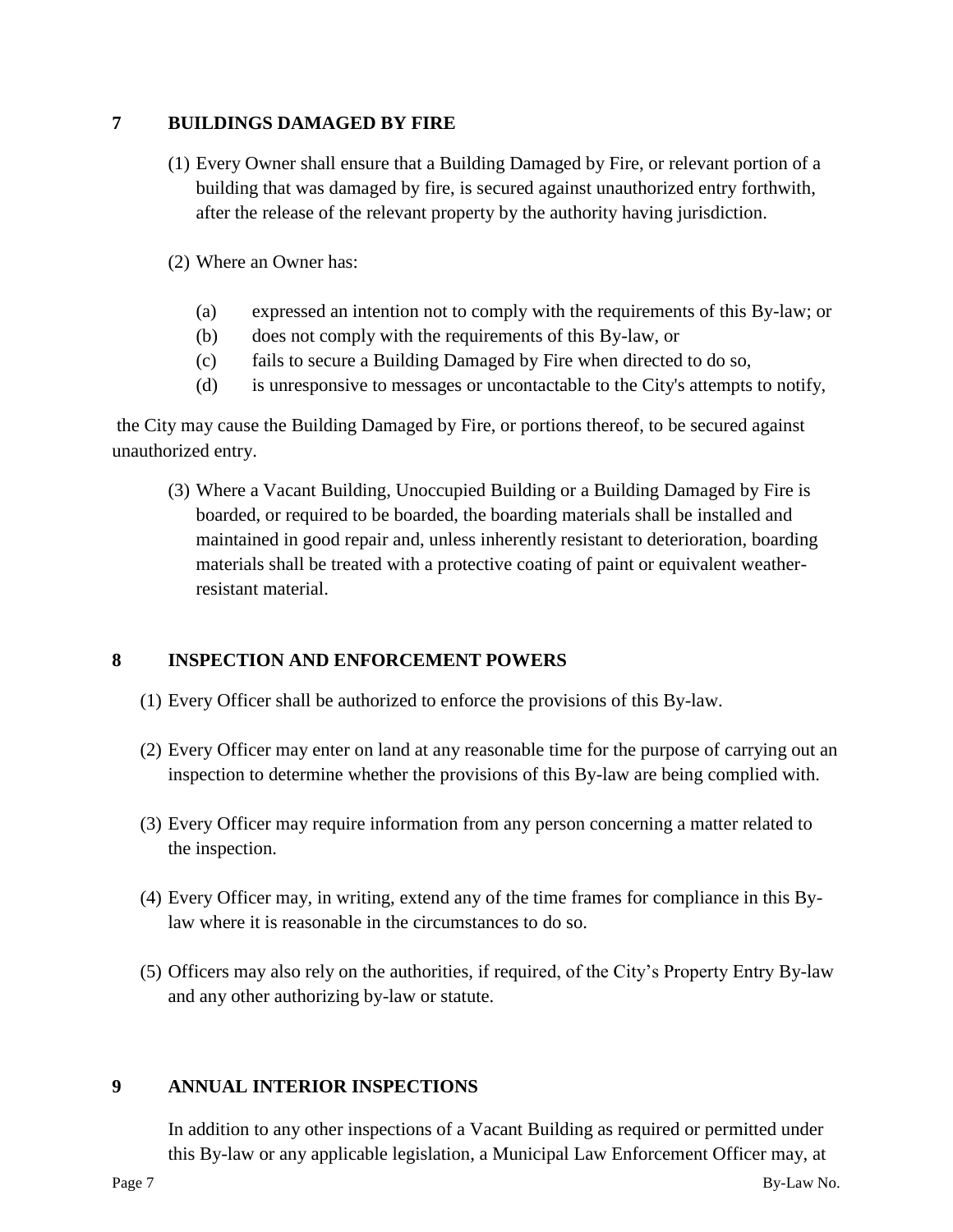least once each calendar year, conduct an interior inspection of a building on a vacated property after providing reasonable notice to the Owner.

# **10. FEE FOR REGISTRATION, RENEWALS, ANNUAL INSPECTIONS**

The City may charge a fees for registration of a Vacant Building and any subsequent inspections of Vacant Buildings or Unoccupied Building and such fees shall be in accordance with the City's User Fee By-law, as amended from time to time and any successor by-laws.

# **11. ORDERS/ENFORCEMENT**

- (1) An Officer who believes a building to be a Vacant Building, may make an Order requiring the building to be secured against unauthorized entry.
- (2) An Officer who believes a building to be an Unoccupied Building that requires securing may make an Order requiring the building to be secured against unauthorized entry.
- (3) An Officer who believes a building to be a Vacant Building may make an Order to the Owner requiring them to make application and register the Vacant Building, or provide proof of active occupancy at all times relevant.
- (4) An Officer may specify in an Order, prescribe a method of securing a Vacant Building different than the methods set out in this By-Law where a previous attempt to effectively secure the building was unsuccessful.
- (5) An Officer, in an Order, may require the Owner to conduct routine and regular inspections of the property to ensure the property is secure and to maintain a record of those inspections in a manner set out in the Order.
- (6) Where a specific method of securing the property, such as boarding in part or in whole, is required to ensure that the vacant property remains secured against unauthorized entry, the Order shall state this requirement.
- (7) Except where an Unsafe Condition or Hazard exists, an Order shall set out the deadline by which the Vacant Building or Unoccupied Building must be secured. The Owner shall have a minimum of two business days to secure the Vacant Building or Unoccupied Building, if the Order is hand delivered or electronically communicated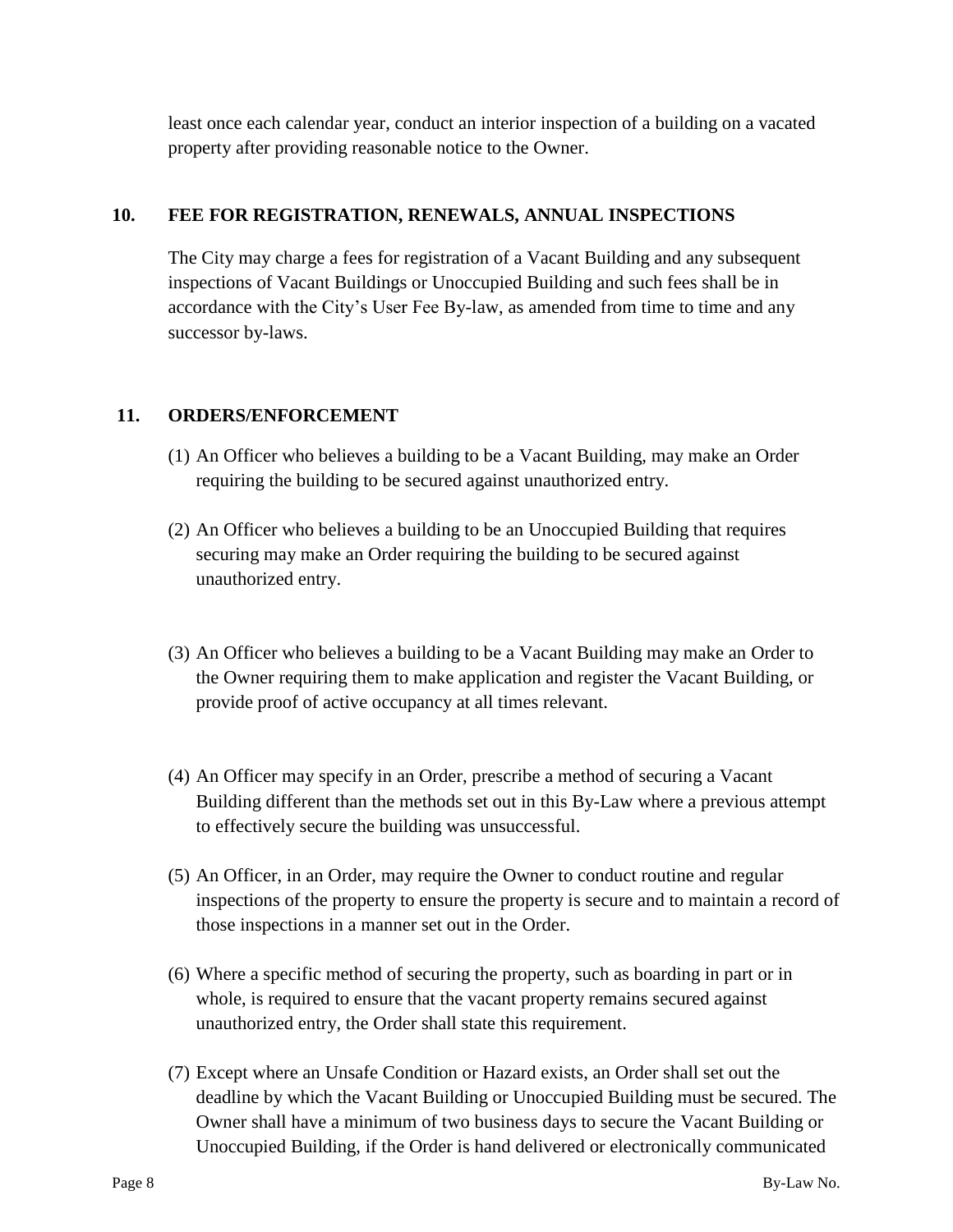to the Owner. The Owner shall have a minimum of five business days to secure the Vacant Building or Unoccupied Building, if the Order is only posted.

- (8) Where an Owner:
	- (a) indicates an intention not to comply with the Order; or
	- (b) does not comply with the requirements of this By-law or the Order, or
	- (c) is unresponsive to messages or uncontactable to the City's attempts to notify
	- (d) fails to secure the building to the satisfaction of the City by the deadline set out in the Order;

the City may cause the Vacant Building or Unoccupied Building to be secured against unauthorized entry, at the expense of the Owner.

- (9) Where, in the opinion of the Officer an unsafe Condition or Hazard exists at a Vacant Building or Unoccupied Building,the Officer may cause the building to be secured against unauthorized entry without prior to a notice or Order being issued. Notice of the action taken in these circumstances shall be posted at the subject property and then sent to to the Owner at the address provided, and shall include an invoice for the amount owing for the City's actions. .
- (10) Notwithstanding a building may meet the definitions of a Vacant Building or Unoccupied Building under this By-Law, nothing is this By-Law prevents an Order to repair or demolish the Vacant Building or Unoccupied Building being issued under the City's Municipal Standards For Property By-law for the same Vacant Building or Unoccupied Building, and any such Order issued, shall have paramountcy over the provisions in this By-Law, to the extent of any conflict between them.

# **12. OBSTRUCTION PROHIBITED**

(1) No person, including the Owner, shall impede, interfere with, or obstruct an Officer in the execution of their duties and the inspection of property required under the By-law, by doing any act or refusing any Officer direction, including request for access to enter and inspect any property or structure thereon, except those actual areas used as a dwelling unit.

- (2) No person shall obstruct an Officer by providing false or misleading information.
- (3) It is an Offence to obstruct an Officer in the discharge of their duties.

# **13. WORK ORDER**

Page 9 By-Law No. (1) Where the Officer has reasonable grounds to believe that a contravention of this By-Law has occurred, the Officer may make an Order requiring the person who contravened this By-Law to do work to correct the contravention.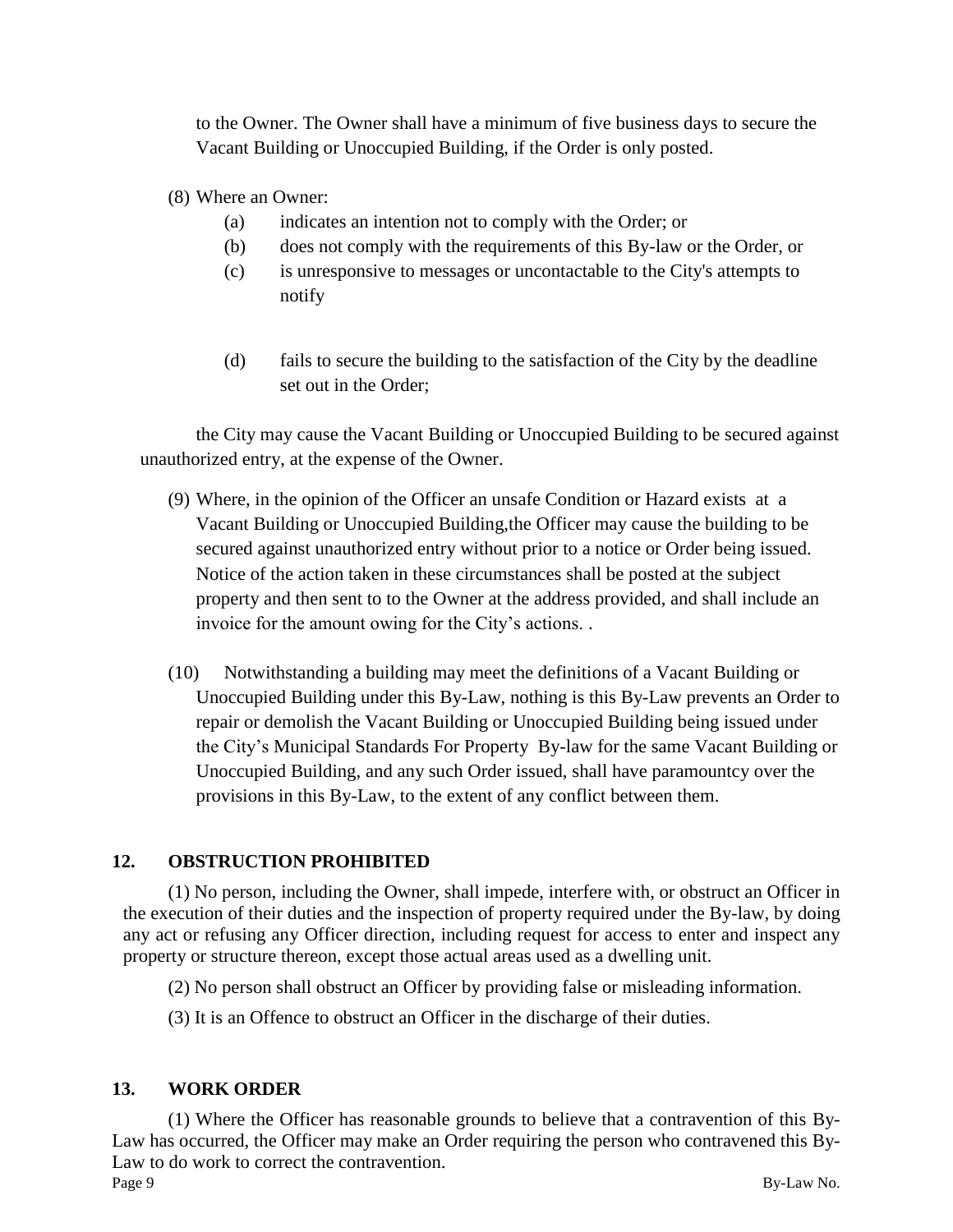- (2) An Order shall set out:
	- a) reasonable particulars of the contravention adequate to identify the contravention and the location of the land on which the contravention occurred; and,
	- b) the work or remedial action required to be done and the date by which the work or remedial action must be done.
- (4) An Order may require work or remedial action to be done even though the facts which constitute the contravention of this By-Law were present before this By-Law came into force.
- (5) Any person who fails to comply with an Order issued under this By-Law, is guilty of an offence.

# **14. SERVICE OF NOTICES/ORDERS**

- (1) An Order to secure a Vacant Building against unauthorized entry may be hand delivered to the Owner or posted at the site of the Vacant Building;
- (2) An Order may be delivered in person to an Owner or occupant, at the address of lands that are subject of the Order or left with an inmate therein that is over the apparent age of eighteen years; or
- (3) An order may be sent via e-mail or text to an e-mail address or phone number, that has been supplied for a communication purpose and will be deemed served, only when such e-mail or text is acknowledged as being received and is not an autoreply, or
- **(4)** An Order may be sent registered mail to the last known address supplied to the City's tax office and shall be deemed to be delivered on the fifth  $(5<sup>th</sup>)$  day after the date mailed; or
- **(5)** An Order may be posted in a conspicuous place on the property or placed in any open mail receptacle in proximity to the main entrance and shall be deemed to be delivered on the seventh  $(7<sup>th</sup>)$  day after being affixed/deposited.

# **15. REMEDIAL ACTION**

(1) If a person fails to do any matter or thing as directed or required by this By-law, including to comply with an Order under this By-law, the City may, in default of it being done by the person directed or required to do it, do the matter or thing at the person(s) expense. The City will invoice the Owner of all costs owing for actions taken by the City, but in default of receiving full payment of the invoice, the City may recover the costs of doing a matter or thing from the person directed or required to do it by instituting legal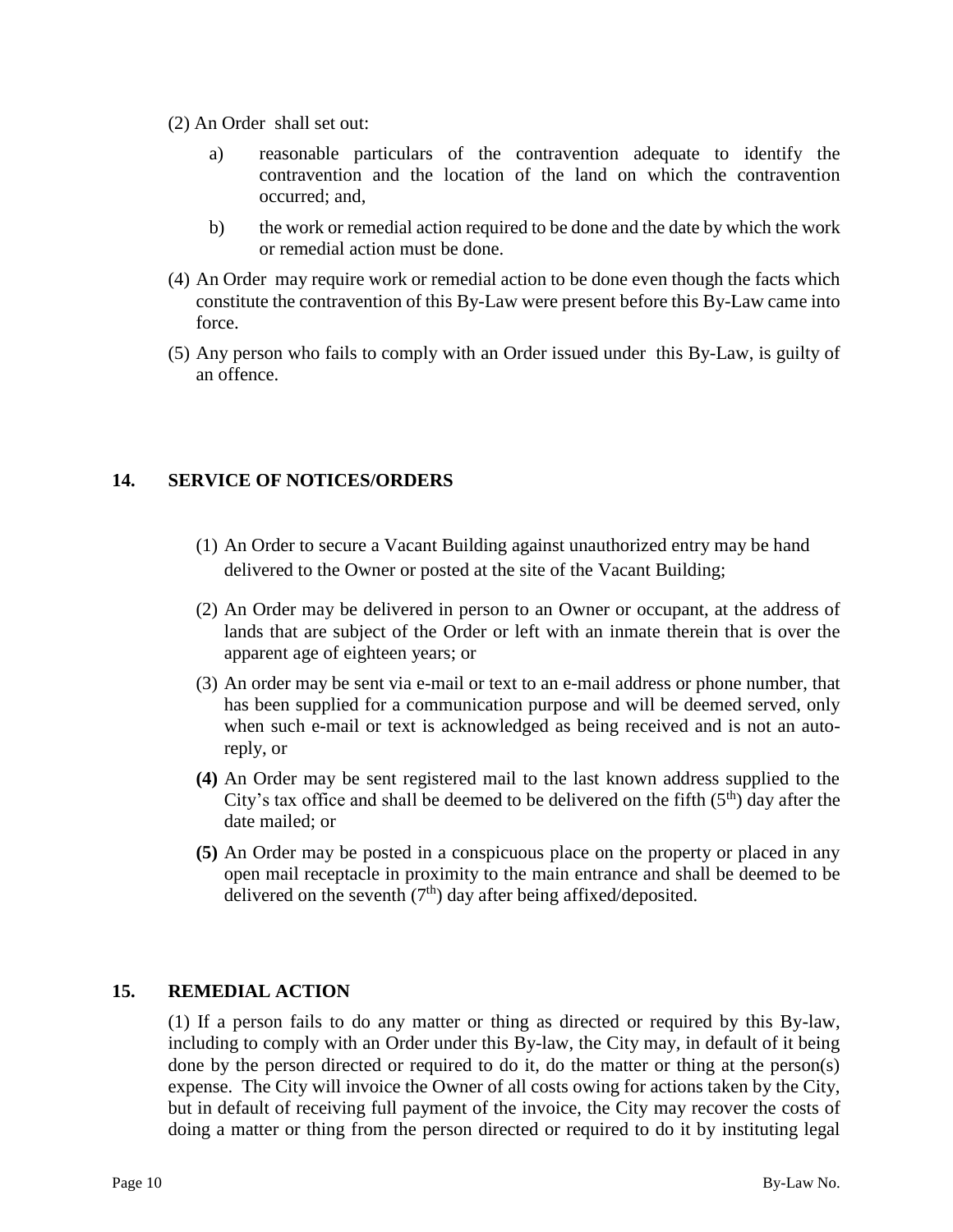action or by adding the costs to the tax roll for the property and collecting them in the same manner as property taxes.

(2) The costs incurred by the City to take corrective actions on behalf of the Owner, as authorized by this By-law, shall include any fees and charges authorized by the City in accordance with the User Fee By-law, in relation to the matters identified in the By-law.

# **16. GENERAL PROVISIONS**

- (1) Where an Officer finds that measures taken pursuant to an Order have been insufficient to keep a Vacant Building or Unoccupied Building secured against unauthorized entry, subsequent Orders may be issued requiring additional measures to be taken by the Owner.
- (2) It is an offence for any person other than the Owner to remove, tear down, or interfere with any notice or Order posted on the property.
- (3) Every Owner shall comply with an Order to secure a Vacant Building or Unoccupied Building, against unauthorized entry.
- (4) It is an offence for an Owner to fail to apply to register every Vacant Building or renew a registration, as required under this By-law;
- (5) It is an offence to provide false, inaccurate, or misleading contact information, as required for initial registration, changes in registration, or at renewal of same;
- (6) It is an offence to fail to update the Registry to reflect a change in ownership of a registered property;
- (7) It is an offence to fail to properly secure a building that is Vacant Building or Unoccupied Building, so as to prevent unauthorized entry to anyone other than the Owner or authorized persons.;

# **17. OFFENCE**

Any person who fails to comply with any of the requirements of this By-law is guilty of an offence, and shall upon conviction be liable to a penalty as set out in Section 61 of the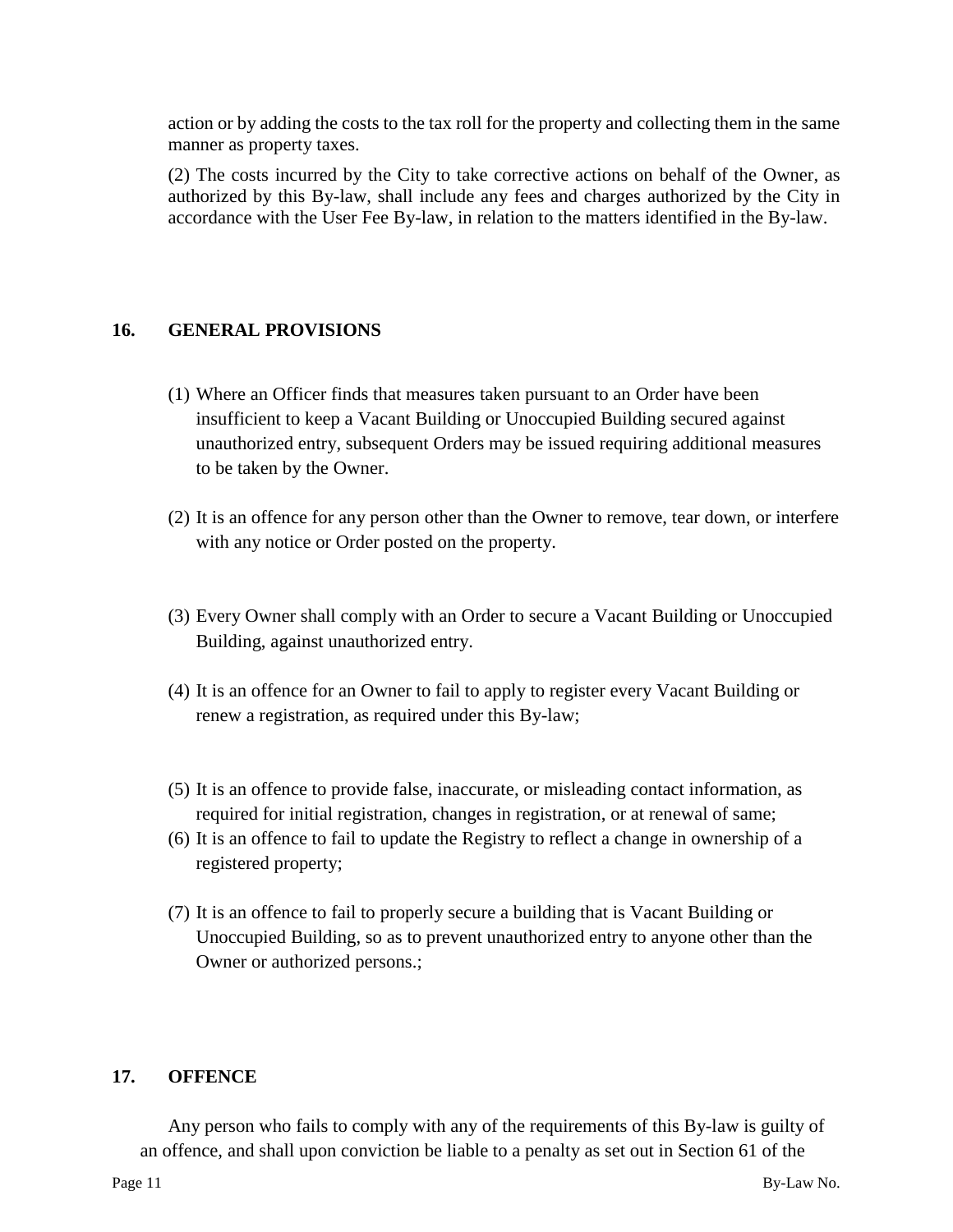Provincial Offences Act, R.S.O. 1990, c. P.33, as amended from time to time, or any successor thereof

# **18. PENALTIES**

(1) Any person who contravenes a provision of this By-law is also subject to s system of fines set out in section 429 of the Municipal Act, 2001, any and all contraventions of this By-Law are designated as continuing offences for each day they continue.

(2) Every person, who is convicted of an offence is liable to a minimum fine of three hundred dollars (\$300.00) and a maximum fine of five thousand dollars (\$5,000.00) for the first offence and a maximum fine of ten thousand dollars (\$10,000.00) for any subsequent conviction under the By-law, to the maximum prescribed in the Municipal Act 2001.

(3) In addition to the fine amounts set out in section 17(2), for each day or part of a day that an offence continues, the minimum fine shall be three hundred dollars (\$300) per day or part day for the first conviction, but the total of all daily fines, shall not exceed five thousand dollars (\$5,000) for the first conviction, where the convictions are registered to a person, that is not a corporation.

(4) Where a corporation is convicted of a second and subsequent conviction, the minimum fine shall not be less than five thousand dollars (\$5,000) for each subsequent conviction to a maximum fine of one hundred thousand dollars (\$100,000).

(5) In addition to any monetary penalty any court of competent jurisdiction may, pursuant to section 431 of the Municipal Act, issue an order prohibiting the continuation or repetition of the offence by the person convicted.

# **19. SEVERABILITY**

Each and every of the provisions of this By-law is severable and if any provision of this By-law should for any reason be declared invalid by any court, it is the intention and desire of this Council that each and every of the then remaining provisions hereof shall remain in full force and effect.